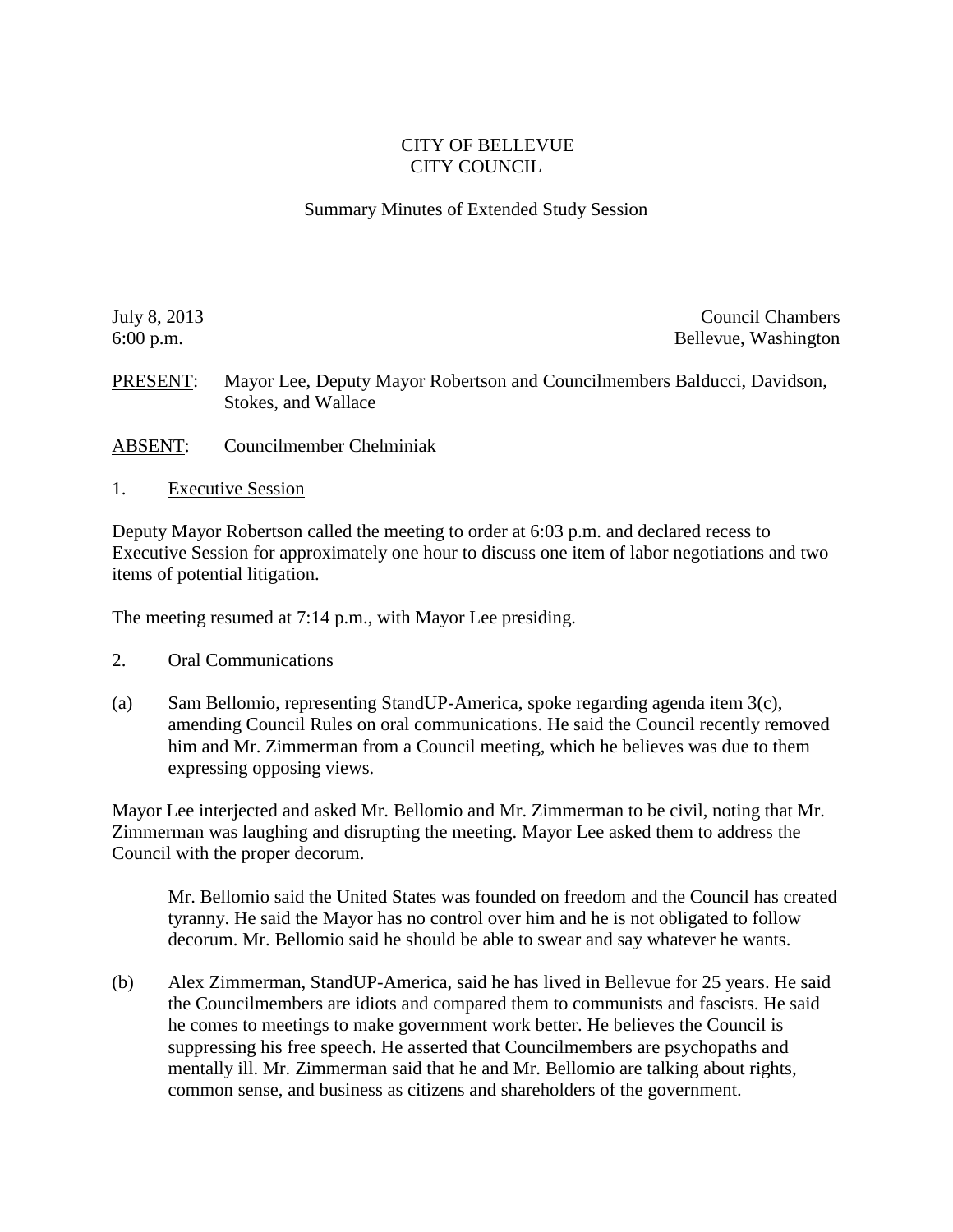- (c) Jean Gladrey said she is a member of an assemblage that owns property on  $116<sup>th</sup>$  Avenue NE, across the street from the hospitals. She stated her understanding that the City intends to reconsider inconsistencies in building height limitations. The property has a FAR (floor-area ratio) of 1 and the assemblage would like to increase that to 2 to 4. She is the owner of a small law firm across the street from Children's Hospital.
- (d) David Johnston, representing Overlake Investors LLC, spoke in support of the requested FAR increase for property on  $116<sup>th</sup>$  Avenue NE. He said the change in FAR to 2 to 4 has been recommended by the Planning Commission because it is consistent with the City's vision for the area.
- (e) Joe Tovar, representing the Tai family, owners of the Bellevue Apartments on NE  $8<sup>th</sup>$ Street, spoke regarding the proposed Comprehensive Plan Amendment. He said the property has been well maintained and well used by tenants for 20 years and there are no vacancies. He thanked the Council for considering the proposal.
- (f) Sam Ciapanna , a resident of South Bellevue, said he and his husband own property at 11418 NE  $19<sup>th</sup>$  Street, which is in the BR-MO (Bel-Red-Medical Office) zone. He asked the Council to expand the FAR in this area, consistent with the request by Overlake Investors.
- (g) Michael Schechter, representing Rosen Properties, spoke regarding the Bel-Kirk Office Park Comprehensive Plan Amendment (CPA) proposal. He said Rosen Properties opposes the requested rezone from Light Industrial (LI) to Office (O). He said the proposal does not meet the threshold review decision criteria for significantly changed conditions. He said the area, the property, impacts to the property, and zoning on the property have all been consistent since at least the last Comprehensive Plan update in 2004. He noted that Rosen Properties is one of the property owners that owns the improvements. He said the landowner alone cannot initiate this amendment.
- (h) Martin A. Selig said he represents the Burns family who owns the property referred to by Mr. Schechter. He believes there are significantly changed conditions and encouraged support of the rezone. He said the rail corridor adjacent to the property is no longer operated by Burlington Northern but is now part of the Rails to Trails program. He noted improvements underway to SR 520 and existing office buildings on the Bel-Kirk Office Park site.
- 3. Study Session
	- (a) Council Business and New Initiatives

Mayor Lee reported that he and Councilmember Davidson attended the Independence Day celebration in Downtown Park attended by an estimated 65,000 people. Both commended the decision to extend the orchestra's performance beyond the fireworks display, which helped to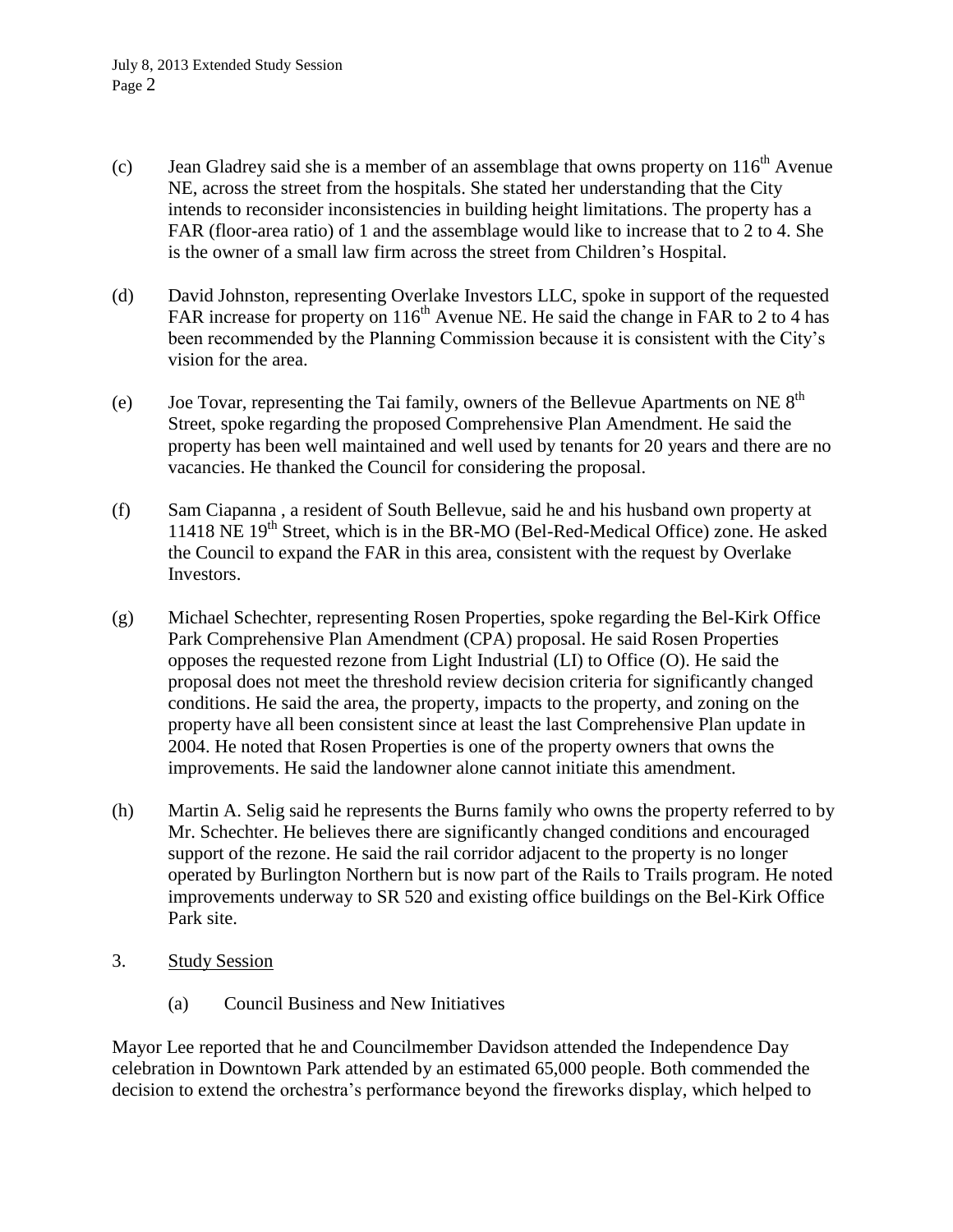stagger traffic leaving the event and the Downtown. Mayor Lee thanked staff for their hard work on the event.

Acting City Manager Brad Miyake noted that the  $4<sup>th</sup>$  of July celebration was produced in partnership with the Bellevue Downtown Association (BDA) and Kemper Development Company.

Councilmember Wallace commended City staff's work to make the celebration a great success. He reported that he attended the Farmers Market on Saturday and spoke to Lori Taylor, Director of the Market, who again expressed her appreciation for the efforts of the Acting City Manager and staff in relocating the market.

Mayor Lee noted that a number of Councilmembers attended  $4<sup>th</sup>$  of July events throughout the community.

(b) 2013 Annual Comprehensive Plan Amendment (CPA) Work Program

Acting City Manager Brad Miyake opened discussion regarding the 2013 annual Comprehensive Plan Amendment (CPA) work program. The City's Land Use Code, pursuant to state law, establishes the procedure and criteria for amending the Comprehensive Plan as it relates to privately-initiated CPA applications. He explained that the CPA process requires a threshold review, which is the purpose of tonight's agenda item, and a future final review of proposals selected for threshold review.

Dan Stroh, Planning Director, said the Council is being asked to determine which, if any, of the CPA proposals should be advanced through threshold review. He introduced Diane Tebelius, Vice Chair of the Planning Commission, and noted that she would comment later on the proposals.

Paul Inghram, Comprehensive Planning Manager, described the three privately-initiated CPAs. The Bellevue Apartments application requests a change in the map designation of this 1.84-acre site from Office to Multifamily-High. The Bel-Kirk Office Park proposal requests a change in the map designation of this 7.26-acre site from Light Industrial to Office. The Overlake Investors CPA proposal requests a change in the map designation of this 0.8-acre site from BR-MO (Bel-Red Medical Office) to BR-CR (Commercial/Residential).

Ms. Tebelius said the Planning Commission recommends, by a vote of 6-1, that the City Council initiate the Bellevue Apartments CPA for threshold review in the 2013 work program.

Responding to Councilmember Balducci, Mr. Inghram said the current multifamily development on the site is built at a maximum of 20 units per acre. The proposed Multifamily-High designation would allow up to 30 units per acre.

In further response, Mr. Inghram said there are adjacent Multifamily-High and MF-Medium sites along the corridor.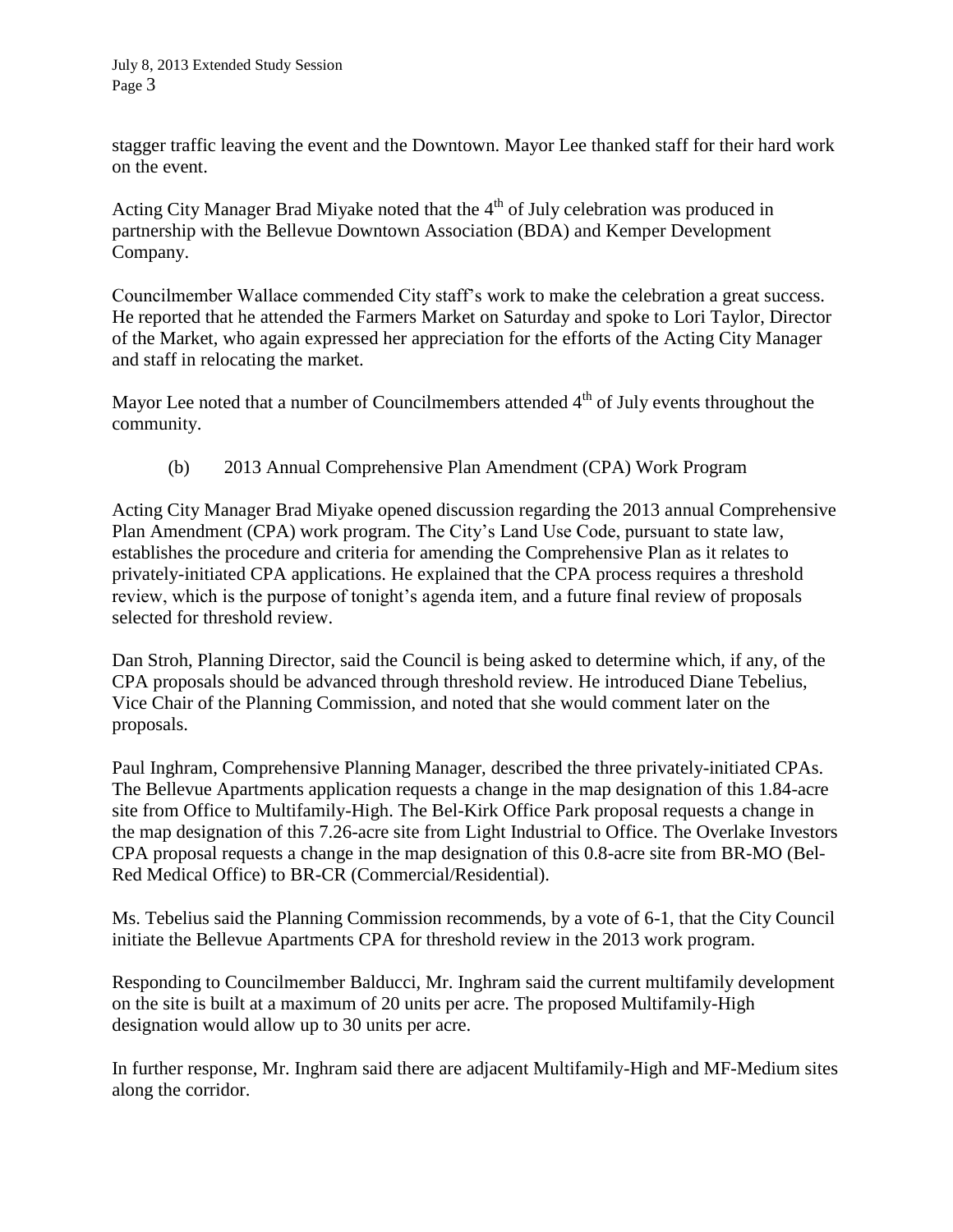Responding to Councilmember Balducci, Ms. Tebelius said she was the dissenting vote on the Planning Commission. She was concerned that approving the change could lead to nearby properties making the same request.

Councilmember Davidson recalled that the original zoning designation for the site in 1981 was somewhat controversial and resulted in a mixed use solution with Office on one side and Multifamily on the other side.

Councilmember Stokes observed that the area has changed a great deal over the years, with increasing multifamily development and the RapidRide bus line.

Dr. Davidson noted that this is the threshold review stage and the proposal will receive further scrutiny if selected by the Council to move forward.

Mayor Lee said the requested map change seems reasonable given the development in the area.

Commissioner Tebelius said there was no public opposition to this CPA proposal.

 $\rightarrow$  Deputy Mayor Robertson moved to initiate the Bellevue Apartments Comprehensive Plan Amendment (CPA) into the annual work program, as recommended by the Planning Commission. Councilmember Wallace seconded the motion.

Councilmember Wallace observed that adjacent property is zoned Multifamily-Medium and questioned whether it would make sense to expand the geographic scope to include that site.

Responding to the Mayor, Mr. Inghram said staff has not conducted a thorough review of the adjacent property. However, staff conferred with the Planning Commission about the issue of geographic scoping. Staff concluded that, while the MF-Medium site is potentially a logical site for increased density, it does not have the same circumstance as the Bellevue Apartments site which is zoned Office but developed as multifamily units.

Responding to Dr. Davidson, Mr. Inghram said this is the proper step to address geographic scope. However, that concept was not included in the public hearing.

Ms. Tebelius said the issue of geographic scoping was not included in the CPA request.

Deputy Mayor Robertson said she is not inclined to expand the scope of the CPA. She noted that, if submitted to threshold review, the Planning Commission will not necessarily come back with a recommendation for the requested zoning of MF-High.

Councilmember Davidson questioned whether there is a way to give the Planning Commission the flexibility to consider expanding the geographic scope if the CPA is advanced for threshold review.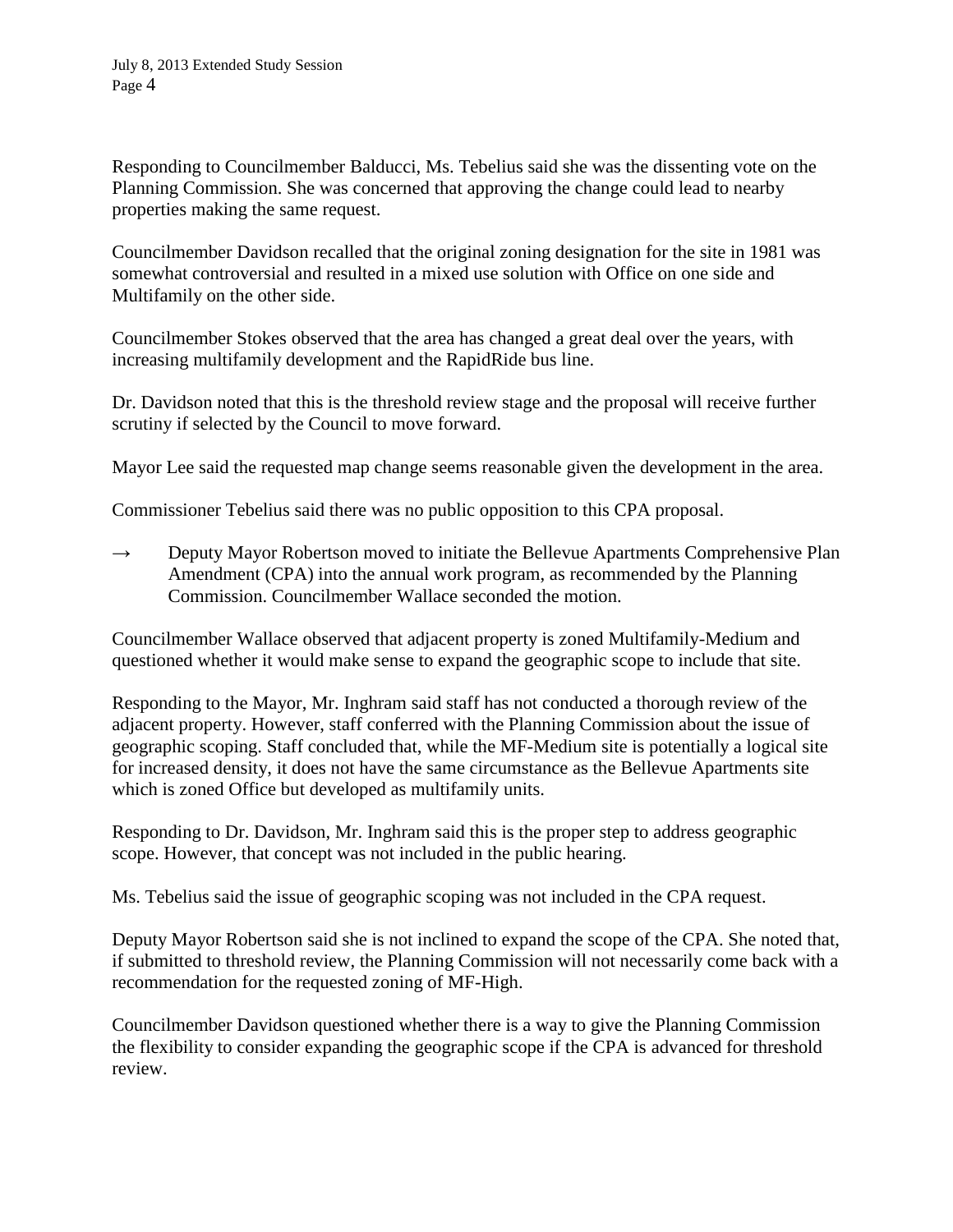Mr. Stroh said that, if the Council is interested in that path, he would recommend considering the Land Use Code process. He said geographic scoping is intended to be addressed and clarified at the threshold review stage.

Responding to Dr. Davidson, Mr. Stroh said that aspect of the Land Use Code could be changed. Dr. Davidson said he would be interested in exploring that potential.

Deputy Mayor Robertson observed that neighboring properties would have seen postings on the site and/or received notices in the mail regarding the CPA proposal. Mr. Stroh confirmed that the City has not heard from adjacent property owners.

Councilmember Balducci expressed support for initiating the Bellevue Apartments CPA proposal into the work program for further review. While she is somewhat concerned about the potential for similar requests from other properties in the area, she believes the proposal has met the criteria for threshold review.

 $\rightarrow$  The motion carried by a vote of 6-0.

Mr. Inghram described the Bel-Kirk Office Park CPA proposal to change the map designation for the 7.26-acre site from Light Industrial to Office. There are currently two office buildings on the site and adjacent uses include multifamily housing and a single-family subdivision. It is a short distance from the South Kirkland Park and Ride which is currently undergoing redevelopment and will include apartments.

Commissioner Tebelius said the Planning Commission recommends by a vote of 7-0 that the City Council initiate this CPA into the 2013 work program, without geographic expansion. The Commission found that the threshold review criteria had been satisfied, and there have been significantly changed conditions. The North Bellevue Subarea Plan did not anticipate the area's change from industrial to predominately office development. Ms. Tebelius said the Planning Commission heard from one citizen who opposed the CPA proposal.

Deputy Mayor Robertson questioned the application requirements for a privately-initiated CPA proposal, within the context of Mr. Schechter's earlier comments.

Mr. Inghram said the property owner or authorized agent of the property owner must sign the application. In this case, the property owner submitted the application, and staff determined that this is a legitimate application.

Ms. Robertson noted that the site is surrounded largely by residential development. She observed that the office designation might be an effective buffer between light industrial and residential zoning. However, the decision tonight relates to threshold review. While she is concerned about losing LI property citywide, Ms. Robertson said that is an issue for the Planning Commission to discuss if the Council moves this CPA proposal forward. She noted the changed circumstances and the unanimous support of the Planning Commission. She supports including the Bel-Kirk CPA proposal in the 2013 work program.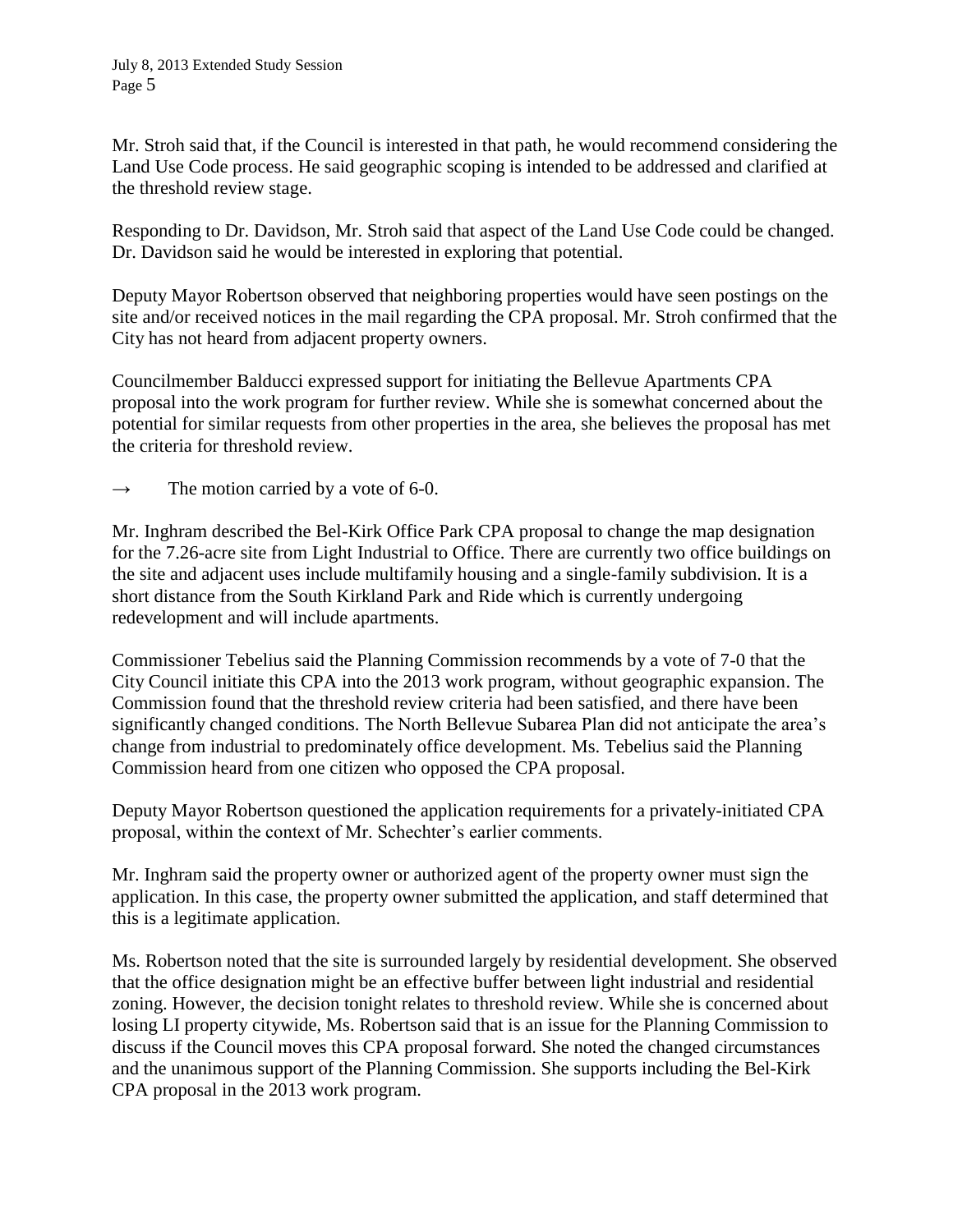Responding to Councilmember Balducci, Mr. Inghram pointed out LI properties in the area. Ms. Balducci observed that the change would not displace any existing LI development. She believes it makes sense to forward the proposal for threshold review.

Responding to Councilmember Wallace, Mr. Inghram said the current development is office buildings, which are allowed in the LI zone within certain limitations.

Mr. Wallace questioned whether the Planning Commission addressed Mr. Schechter's comments regarding the lease. Ms. Tebelius said the Commission did not but relied on staff's recommendation that the application was properly submitted.

Ms. Balducci said she understands how a property owner might not support a proposed map designation change. However, she said the decision is based on whether the proposal fits the appropriate criteria for a CPA.

Mayor Lee questioned whether there is a potential liability for the City if the matter is disputed. Mr. Inghram said staff can research that question. He is not aware of a similar situation.

Councilmember Stokes said he would like the City Attorney to review the issue. He observed that, if the landowner has the interest in changing the map designation, perhaps the building owner would have a cause of action against the landowner. However, he does not see the City as being involved in that at all.

Mr. Stokes observed that the proposal meets the threshold review criteria, and he supports adding it to the work program.

- $\rightarrow$  Deputy Mayor Robertson moved to initiate the Bel-Kirk Office Park CPA into the annual work program, and Councilmember Wallace seconded the motion.
- $\rightarrow$  The motion carried by a vote of 6-0.

Mr. Inghram said the Overlake Investors CPA proposal requests a change in map designation from BR-MO (Bel-Red – Medical Office) to BR-CR (Bel-Red – Commercial/Residential) for a site on  $116<sup>th</sup>$  Avenue NE. He said the subject property is currently vacant, and there has been development interest in the site in recent years.

Commissioner Tebelius said the Planning Commission recommends by a vote of 7-0 that the City Council not initiate this CPA into the annual work program. The Commission concluded that the request is not consistent with the Council's policies reflected in the Bel-Red Subarea Plan update adopted in 2009.

Ms. Tebelius reminded the Council that the current Medical Office development standards do not support redevelopment of the property. The Commission therefore recommends that the Council initiate a set of CPAs that would apply to the entire BR-MO district. If directed by the Council,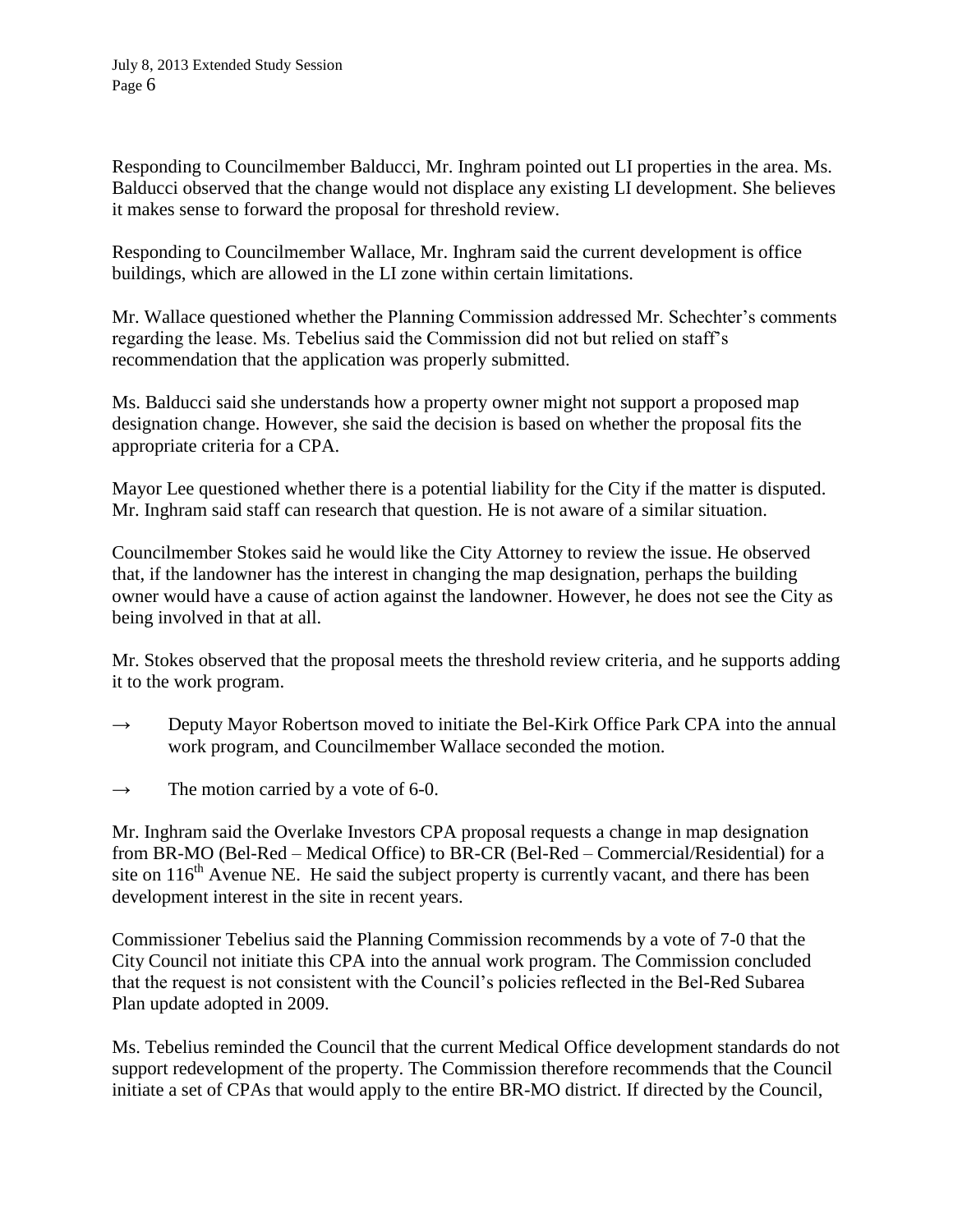the Commission can address that in the future. The intent would be to increase the FAR (floorarea ratio) from the current 1.0 to better match the 70-foot building height allowed in the Bel-Red Medical Office area. This would economically support new development.

Commissioner Tebelius said an update to the Bel-Red Subarea Plan is due in 2014. The Planning Commission asks that the Council consider moving up the timeline to address this issue. Responding to Ms. Tebelius, Mr. Inghram said the Council could initiate a related amendment if desired.

Deputy Mayor Robertson said the Planning Commission is currently in the early stages of the 10-year citywide Comprehensive Plan update. A number of site-specific or area-specific requests have been discussed for potential addition to the update work plan. Ms. Robertson said that one item under consideration is shortening the time for the Bel-Red Subarea Plan update and combining it with the 10-year update. The Council anticipates a response from staff about the availability of resources for that work.

Mr. Stroh said staff plans to return to the Council to discuss how to address the Bel-Red Subarea Plan update.

Ms. Robertson said she supports addressing the Bel-Red Plan with the current Comprehensive Plan update. She is open to considering FAR, building heights, and zoning for the Overlake Investors site and similar sites in the Bel-Red corridor. However, she concurs with the Planning Commission and staff that addressing the current Overlake Investors CPA proposal does not meet the threshold criteria.

Councilmember Balducci observed that there are different ways to go about addressing changes in map designations and land uses. In addition to the CPA work program, two more relevant processes are the current 10-year Comprehensive Plan update and the Bel-Red Subarea Plan update planned for 2014. Ms. Balducci said she is interested in considering changes to the  $116<sup>th</sup>$ Avenue NE area. However, she believes it is a more appropriate topic for a different process.

Mayor Lee noted that, while the next Bel-Red Subarea Plan update is slated for 2014, the Council could decide to change that direction to staff.

Councilmember Stokes concurred with the comments by Deputy Mayor Robertson and Councilmember Balducci. He would like to address the Bel-Red update in 2014 as planned. He supports the Planning Commission's recommendation to not advance the Overlake Investors CPA proposal into the 2013 work program.

Councilmember Wallace noted that a number of small lots surround the Overlake Investors site, which he thinks calls for a broader look at the Medical Office zone and the development implications of the zoning. He believes the MO zoning is not correct and he would like the Council to fix it. He noted that a number of property owners have communicated that they are unable to use their properties until the zoning is amended.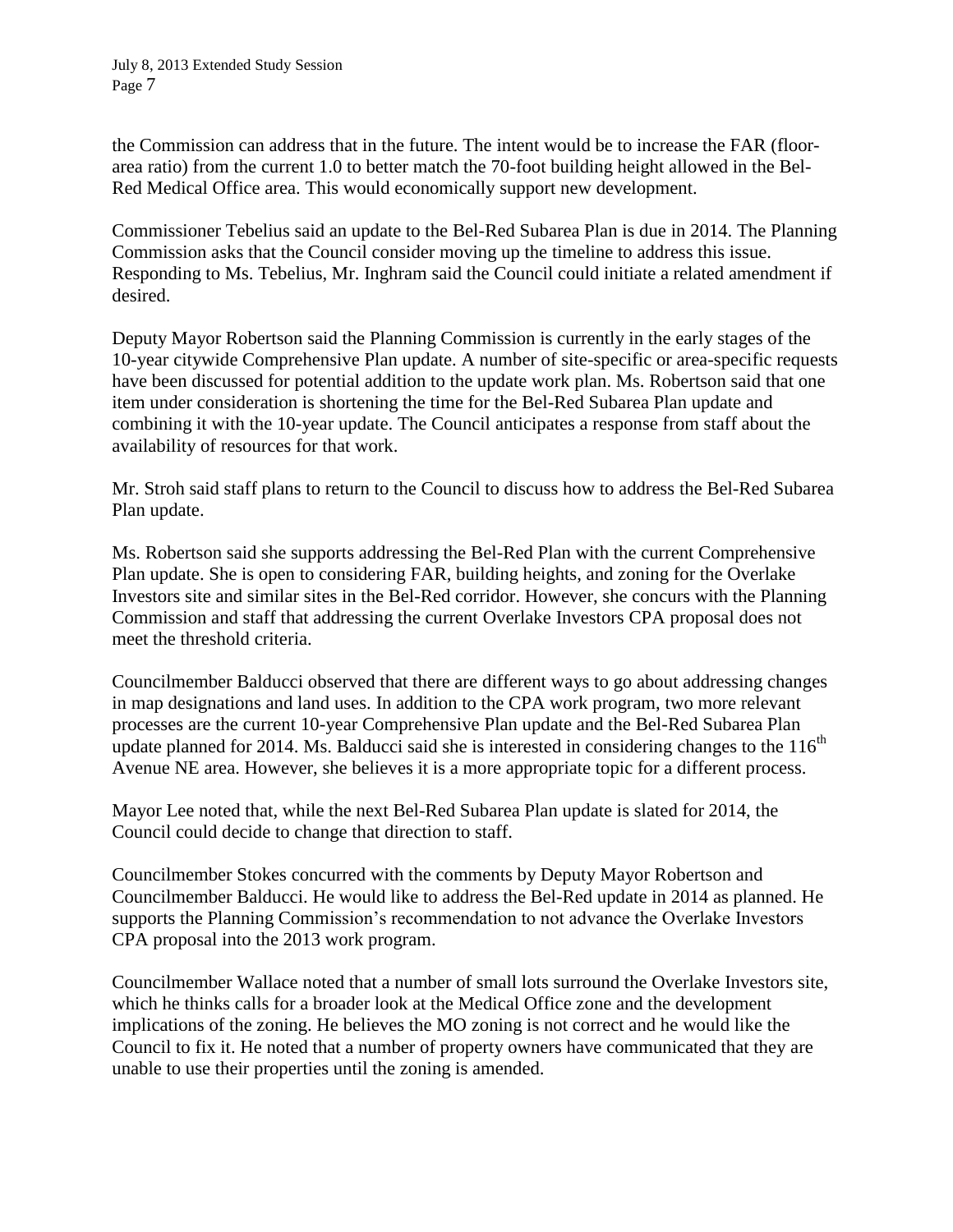Deputy Mayor Robertson concurred. She recalled that the Planning Commission approved the Bel-Red Plan update and set the five-year review schedule in 2008. The Council did not take action until 2009 and she agrees that it is time to consider an update. She believes that a number of amendments will be appropriate for the Bel-Red corridor.

 $\rightarrow$  Deputy Mayor Robertson moved to not initiate the Overlake Investors CPA proposal into the annual work program, and Councilmember Stokes seconded the motion.

Mayor Lee opined that the area has not experienced much change since the Bel-Red Subarea Plan was adopted in 2009, and he could support postponing an update beyond 2014. However, he understands concerns about certain zoning designations and supports a review of the plan if desired by the Council. He will support the motion.

 $\rightarrow$  The motion carried by a vote of 6-0.

(c) Options for Amending City Council Rules for Oral Communications

Mr. Miyake opened discussion regarding the Council's interest in amending its rules with regard to oral communications during meetings. In its direction to staff, the Council expressed a strong commitment to public involvement with an eye toward maintaining meeting efficiency and civility.

Myrna Basich, City Clerk, recalled that, for some time, the Council has been interested in amending the rules for oral communications. She noted materials provided in the meeting packet. State law requires that Council meetings are open to the public but does not guarantee the right of audience participation with the exception of public hearings.

Ms. Basich said it is the role of the presiding officer to maintain order at Council meetings. The Mayor may instruct the public regarding rules of courtesy for Council meetings, and, if the rules are not followed, the speaker may lose his or her privileges to speak and may be ejected from the meeting for disorderly conduct.

Due to time constraints, the Council was not able to discuss possible amendments to the rules during its Council retreat when the topic was originally scheduled. Ms. Basich referred the Council to the meeting packet for information originally printed for the January discussion, including an update to the matrix that summarizes the rules used by other cities. Information beginning on page 3-38 of the packet outlines four types of rule modifications for the Council's consideration.

Ms. Basich said the first area for consideration provides more specific rules related to the expected decorum at Council meetings, which expressly state the right of the Chair to suspend the person's right to speak should he or she not comply with the rules. Language adopted by Shoreline, Tacoma, and Yakima is provided in the matrix, and sample language is provided on the bottom of page 3-38, should the Council want to consider this type of amendment.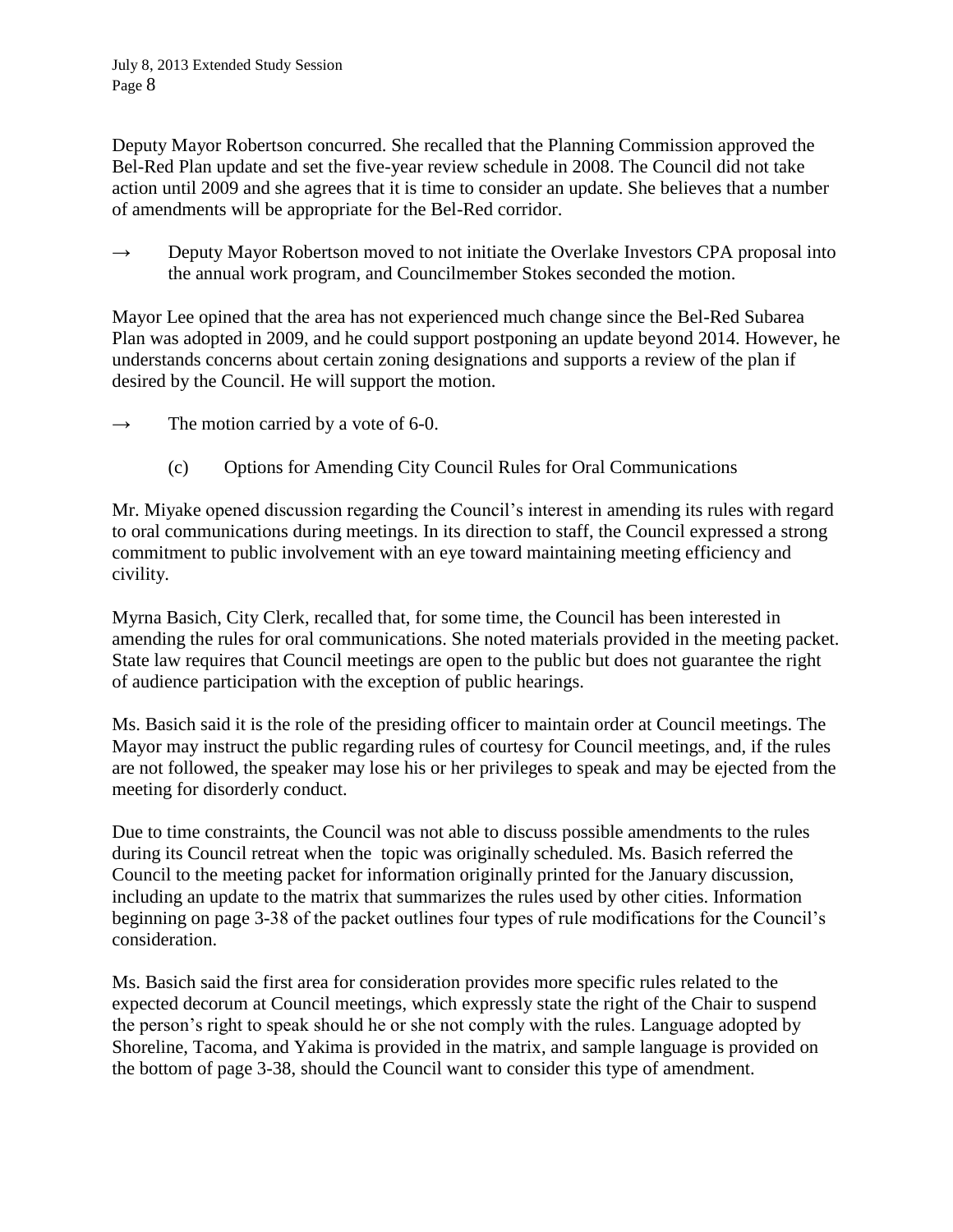The second type of amendment would limit the total amount of time allotted for oral communications and/or the time allotted to individual speakers. Staff's research found that some cities set limits of 20-30 total minutes for oral communications, and some limit speakers to two or three minutes each without allowing extra time for representatives of organizations or groups. Another approach is to limit the number of speakers on any one subject, as is the case with the City of Kirkland.

Ms. Basich said the third area to consider is to limit the types of content that may be discussed. Some cities (e.g., Seattle, Tacoma, Vancouver) limit oral communications to items on the meeting's agenda. Shoreline expressly limits communications that promote or oppose candidates for public office.

The fourth area for potential modification to the Council Rules is to identify and establish specific criteria for the recognition of community organizations as well as a process for recognizing them. Of the cities researched, Ms. Basich said that only Bellevue, Shoreline, and Yakima offer additional time to representatives of groups, and none specifically define what constitutes a recognized organization. In Bellevue the wording originally started out as "recognized community organizations" but over time was expanded to apply to business groups, homeowners associations, nonprofit service providers, and others.

Ms. Basich recalled that, during the East Link discussions, subcommittees of groups sometimes presented themselves as recognized organizations, which expanded the number of groups speaking to the Council and the meeting time devoted to those communications.

Ms. Basich said staff will develop draft resolution language for any modifications requested by the Council for consideration and action during a future meeting.

Councilmember Davidson said he prefers as little restriction as possible. He appreciates that the broader topic is being addressed. However, he does not want to constrict public testimony, including not restricting it to items only on the meeting agenda. He noted the difficulty in defining decorum to ensure that it is used sparingly to control the microphone.

Mayor Lee said the Chair is expected to exercise good judgment and to keep the meeting in order. He concurred with Dr. Davidson that he does not want to limit free speech. He appreciates citizens who take the time to communicate with the Council. The key is good intention, good citizenship, and mutual respect. If a speaker demonstrates a lack of good intention, Mayor Lee said the Chair needs to exercise discretion.

Mayor Lee spoke in favor of a three-minute limit for all speakers and eliminating the longer time allotted to groups. He is not in favor of limiting the topics that can be addressed. He agreed with the need to better define decorum, which should include the concept of avoiding personal attacks. He believes it should be left to the Chair/Mayor's discretion to determine which comments are derogatory and/or personal attacks.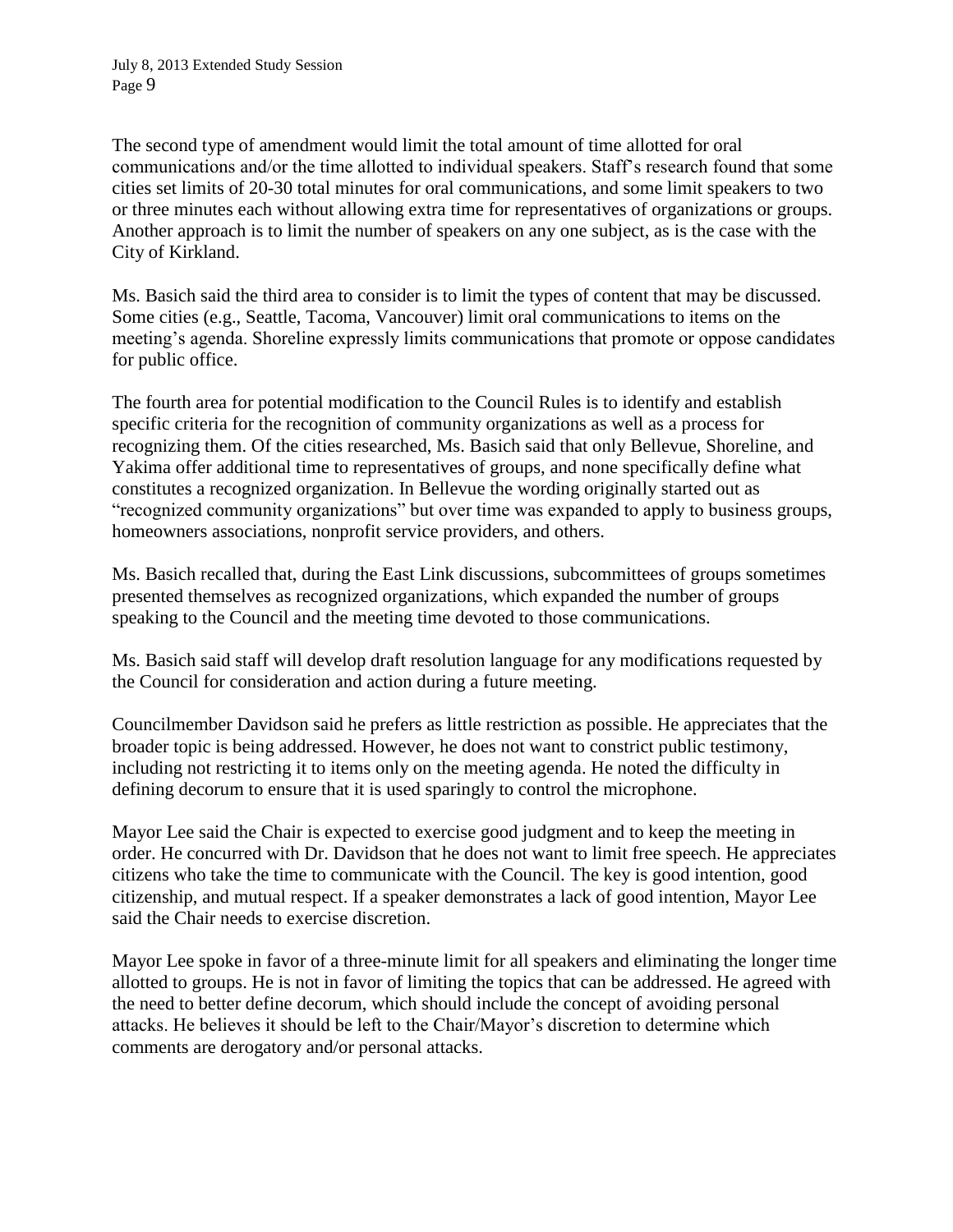Deputy Mayor Robertson said Council Rules are currently in two separate resolutions and should be combined into one. The reason the Council is addressing this topic relates to derogatory attacks and disruptive behavior (including foul language) by a couple of individuals who have been appearing at nearly every meeting for more than one year. Ms. Robertson said that derogatory comments during an agenda item to honor the outgoing City Manager were troubling and inconsistent with the level of discourse desired by the Council with the community.

Ms. Robertson strongly supports allowing public comments during Council meetings and is not in favor of limiting oral communications topics. She supports the sample language defining decorum on page 3-38 of the meeting packet. She said the Council might want to add language regarding audience disruptions such as laughing, standing up, and calling to the Council from their seats. While the negative comments do not hurt her feelings, they are not consistent with how the City wants to present its meetings and are not appropriate for public viewing, especially for children.

Ms. Robertson concurs with Mayor Lee in supporting a three-minute limit for all speakers. She suggested limiting speakers to a total of six per topic, noting that the Council has full agendas and business to accomplish during meetings. She is open to considering a maximum time allotted every week for all public communications, but will defer to the rest of the Council on that issue. She would like to continue taking oral communications during every weekly meeting. Ms. Robertson is not in favor of limiting comments by subject matter but supports limiting political candidate-related comments.

Councilmember Wallace said this is a difficult subject. He noted that there have not been any issues with behavior during oral communications until two individuals began commenting during meetings more than a year ago. He said they have been rude and disrespectful, and he noted that Mr. Zimmerman's comments regarding the outgoing City Manager were completely out of bounds.

Mr. Wallace said the Council does not want to make rules that disenfranchise everyone else based on the behavior of two people. However, it is helpful to study what other cities have done to address this issue. Elected bodies must be able to conduct their business, and reasonable boundaries on public participation are appropriate.

Mr. Wallace said he likes Shoreline's approach, beginning with a 30-minute limit for all communications. He is open to allowing additional comment at the end of the meeting, however. He favors allowing comments on any topic and a sign-up sheet to have a rational order for the communications. He likes Shoreline's concept of a three-minute limit per speaker or two minutes if more than 15 people are signed up to speak. He expressed support for the language on page 3- 38 of the meeting packet defining decorum.

Councilmember Balducci said this issue is similar to the teacher's dilemma of needing to address inappropriate behavior by one or a few students without penalizing the entire class. She expressed concern about limiting total communications to 30 minutes while allowing the Chair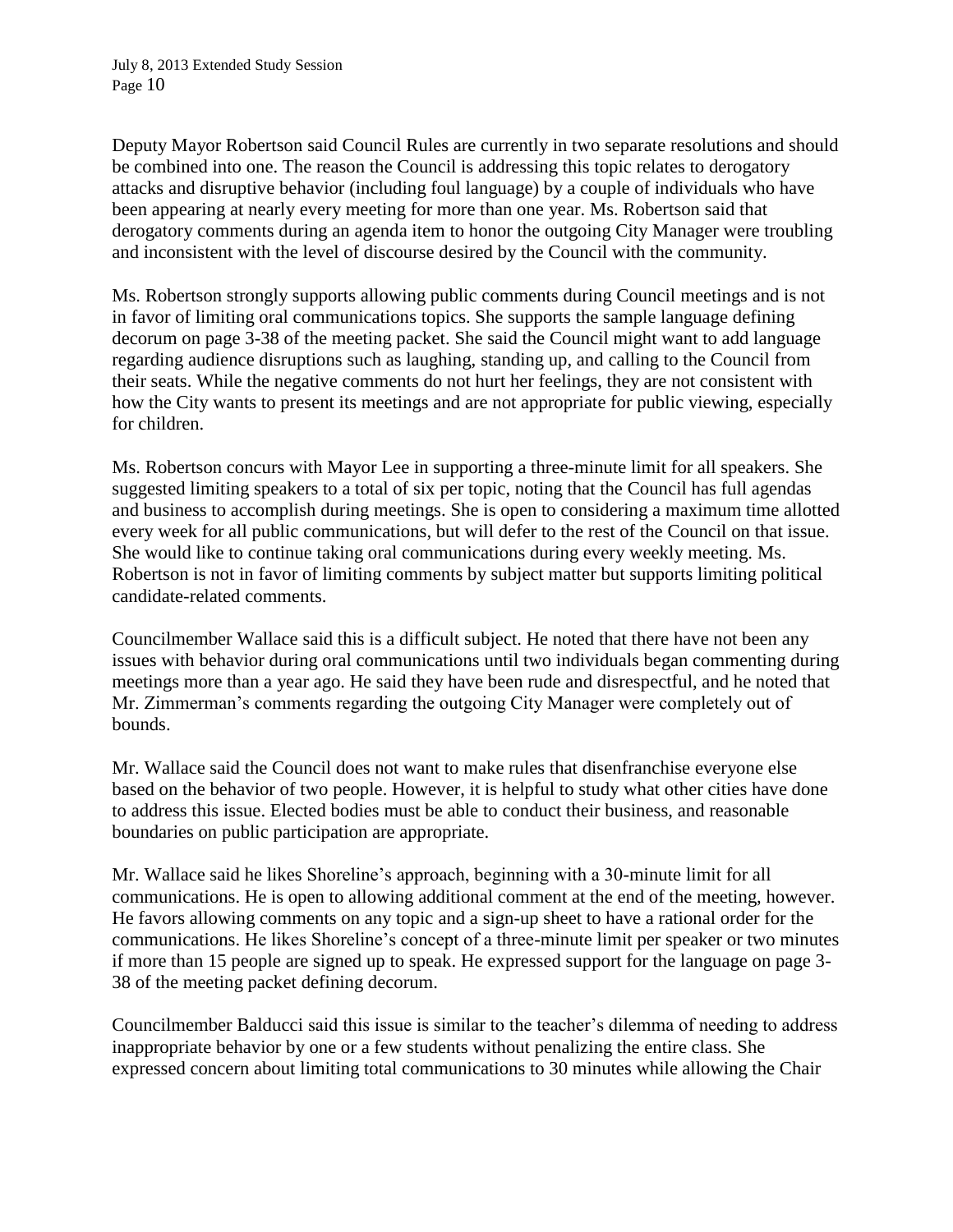to waive that limitation if it seems appropriate during a specific meeting. She said this could raise issues of fairness and equal treatment.

Ms. Balducci said the Chair has significant authority in his or her ability to run the meeting and maintain order. She observed that Councilmembers were repeatedly called idiots tonight with no substantive testimony. She believes the Chair should use his or her authority to stop the communication, and she opined that this option is provided under the Council's existing rules and state law. She expressed concern that some of the proposed alternatives could limit legitimate, substantive public comments.

Ms. Balducci said she does not necessarily object to being called out if the comment is made within the context of a substantive point. However, if not, the speaker should be stopped from proceeding with the comments.

Ms. Balducci supports the idea of a sign-up sheet. She spoke in favor of maintaining overall flexibility in the Council Rules. As an example, she said a sign-up sheet would alert the Mayor if a large number of people are wishing to speak. In those instances, the Council could consider modifying the three-minute limit to two minutes per speaker that evening by a vote.

Mayor Lee said that determining when the gavel should be used is not easy. In general, he agrees with Councilmember Balducci. However, he believes it would be helpful to provide more specific guidance for the Chair and Council.

Councilmember Stokes favors three minutes per speaker whether speaking as an individual or for a group. He agrees that the Chair has the authority to exercise rational and reasonable control of the meeting. He said the Council and the public are here for civil discourse and not to take abuse. He said it should be made clear that oral communications is an opportunity to provide comments to the Council, but not to engage in a two-way conversation.

Mr. Stokes noted that calling him names and insulting him are not conducive to him wanting to listen, and it is not helpful to the public. He believes it is not appropriate for citizens to come to meetings with big signs that obstruct the view of the proceedings for the audience. However, he encourages citizens to express their concerns and viewpoints including in writing/via email.

Councilmember Davidson said there is a limitation on the length of the meeting, and the Council has the ability to end the meeting even if all agenda items have not been addressed. He said the Council also allows people to come back at the end of the Regular Sessions for further oral communications. He agreed that the Chair has the authority to use his or her discretion to maintain order and decorum.

Councilmember Wallace reiterated his suggestion to allow 30 minutes of oral communications earlier in the meeting, with an additional opportunity at the end of meetings. This helps to allow the Council to complete its business as well. He said there are additional ways to submit comments to the Council including phone, email and individual meetings.